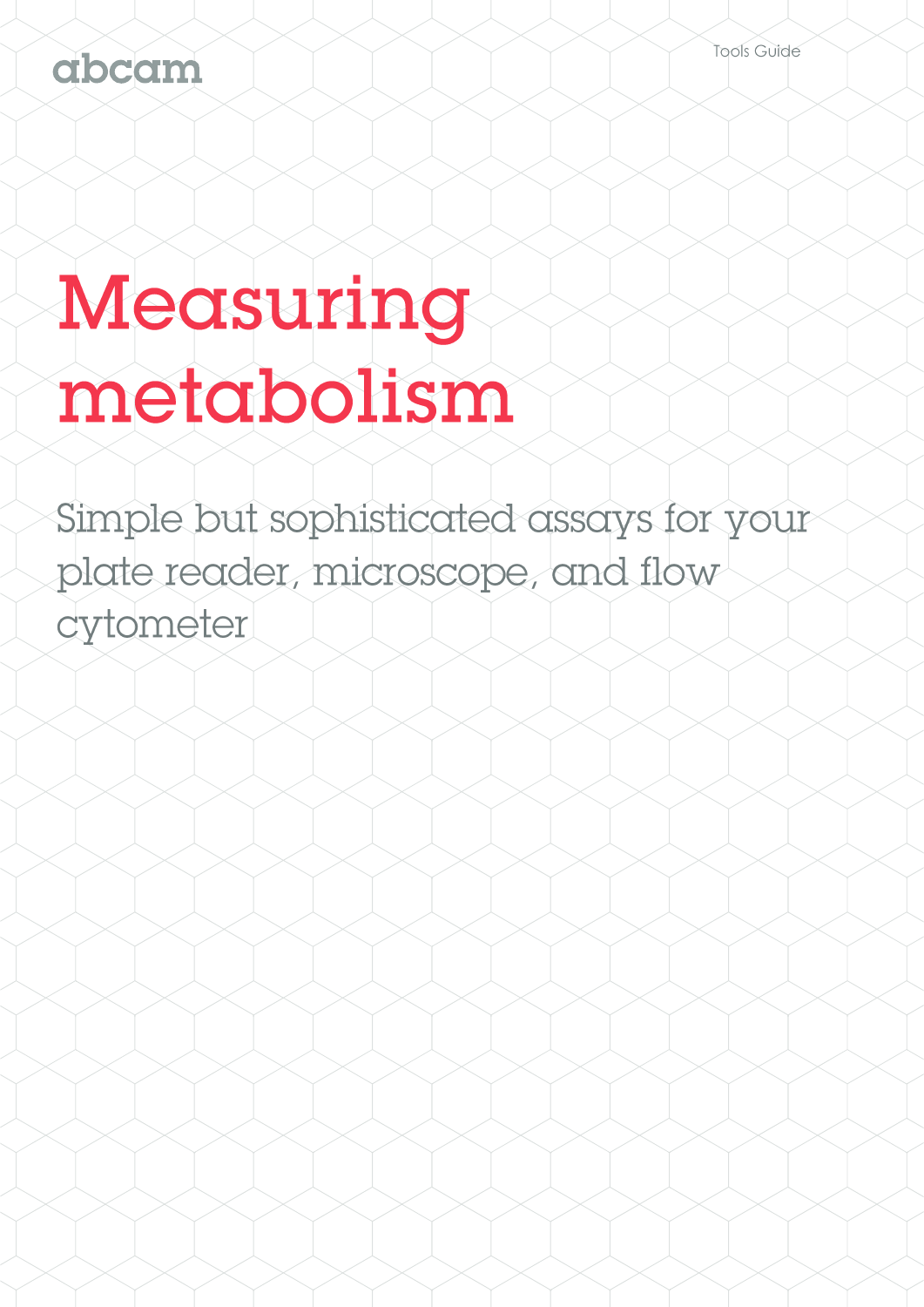Metabolism is a complex process that lies at the core of biology. Changes to metabolism are involved in a huge range of outcomes, from cancer to neurodegeneration, and more.

Make your metabolism research less complex, with easy-to-use assay kits. Analyze live cells, lysates, and biofluids, with readout on your plate reader, microscope, or flow cytometer.

Examine:

- sugars, lipids, amino acids, the enzymes of glycolysis and the citric acid cycle, and more

- oxygen consumption, lactate production, and ATP, NADH, and similar molecules

- mitochondria and mitochondrial function

- oxidative stress, ROS, antioxidants, and related cell damage

# **Sugars, lipids, the enzymes of glycolysis, the citric acid cycle, and more**

We offer assay kits for a large number of metabolites and metabolic enzymes, including those involved in the areas below. These assays are typically designed to be analyzed using a microplate reader.

#### [Lipid metabolism](http://www.abcam.com/products?selected.classification=Cellular+and+biochemical+assays&selected.researchAreas=Kits%2F+Lysates%2F+Other--Kits--Cell+Metabolism+Kits--Lipid+Metabolism+Kits)

[Sugar metabolism](http://www.abcam.com/products?selected.researchAreas=Kits%2f+Lysates%2f+Other--Kits--Cell+Metabolism+Kits--Sugar+Assays)

[Amino acid metabolism](http://www.abcam.com/products?selected.researchAreas=Kits%2f+Lysates%2f+Other--Kits--Cell+Metabolism+Kits--Amino+Acid+Assays)

[Coenzymes and cofactors](http://www.abcam.com/products?keywords=assay&selected.classification=Cellular+and+biochemical+assays--Metabolism--Coenzymes+and+Cofactors)

[Intermediary metabolism](http://www.abcam.com/products?keywords=assay&selected.classification=Cellular+and+biochemical+assays--Metabolism--Intermediary+metabolism) (including glycolysis and the citric acid cycle)

[Alcohol metabolism](http://www.abcam.com/products?selected.researchAreas=Kits%2f+Lysates%2f+Other--Kits--Cell+Metabolism+Kits--Alcohol+Assays)



Figure 1. Lactate assay kit ab65331. HCT116 cells were cultivated for 48 and 72 hrs and sonicated in assay buffer. Image from Abreview by Mr. Christian Marx.

*"The assay kit [ab65331] is a fast and easy way to quantify lactate concentrations."* - Mr Christian Marx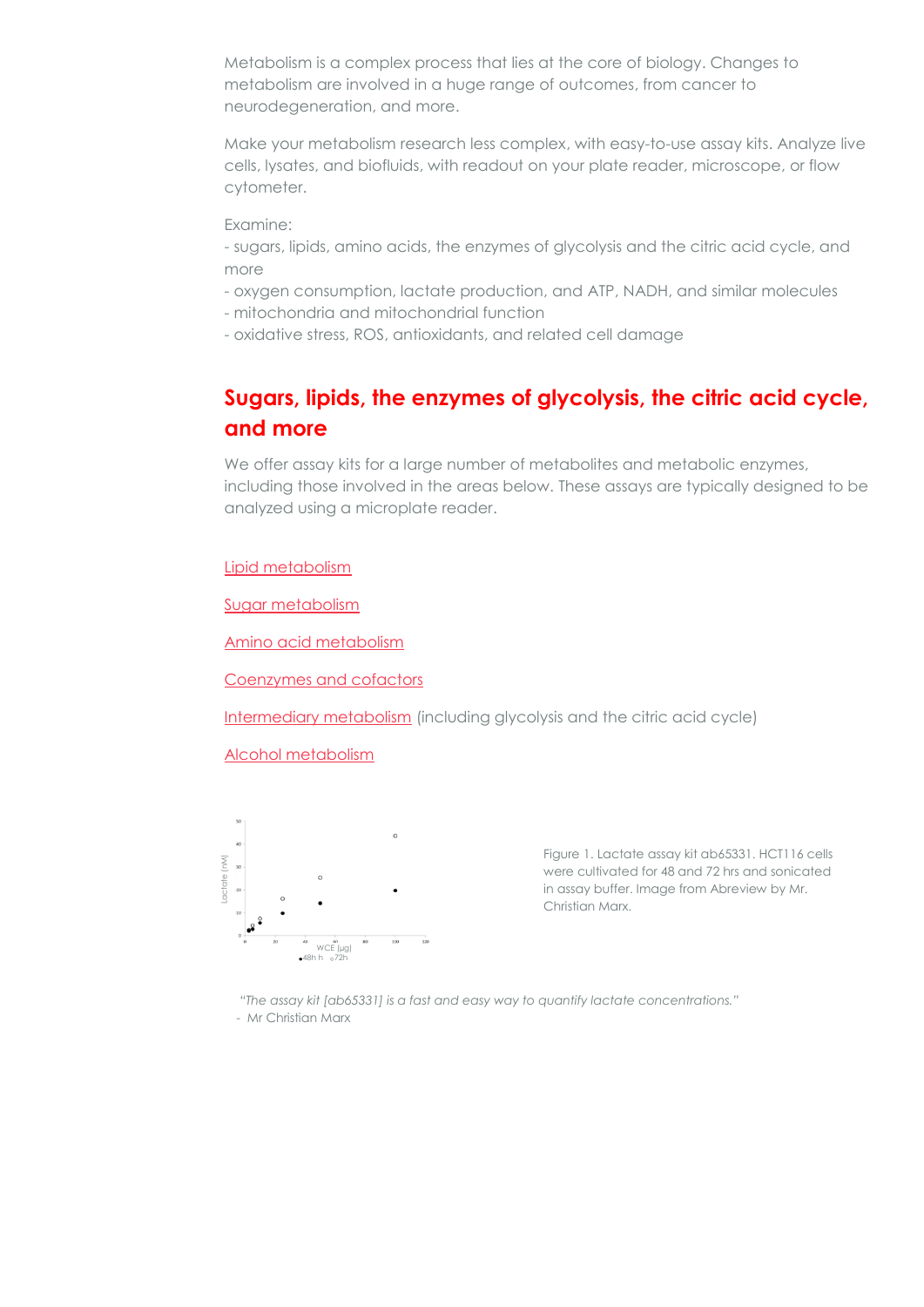# **Oxygen consumption, lactate production, ATP, NADH, and more**

Our fluorescent dye-based, high-throughput assays allow you measure metabolic throughput on your microplate reader, with no need for specialist instrumentation. Assay reactions are fully reversible, allowing measurement of time courses.

We also have conventional enzymatic lactate assays.

| Assay                                                             | Readout | <b>Notes</b>                                                                                                                                     | <b>Assay kits</b>              |
|-------------------------------------------------------------------|---------|--------------------------------------------------------------------------------------------------------------------------------------------------|--------------------------------|
| Extracellular<br>oxygen<br>consumption                            |         | Dye signal increases as cell respiration lowers<br>O2 concentration. Oil layer isolates cells from<br>air.                                       | ab197243                       |
| Intracellular<br>oxygen<br>levels                                 |         | Dye diffuses into cell. Dye fluorescence is<br>quenched by intracellular oxygen.                                                                 | ab197245                       |
| Glycolysis<br>activity<br><i>(extracellular</i><br>acidification) | Plate   | Lactate production during glycolysis causes<br>acidification of the extracellular medium. Dye<br>fluorescence increases with acidification.      | ab197244                       |
|                                                                   | reader  | Kits ab222942 and ab222946 block critical steps<br>in glycolysis and reveal disturbances to<br>glycolysis not evident under basal conditions.    | ab222942<br>ab222946           |
| Fatty acid<br>oxidation<br>(FAO)                                  |         | Measure basal and maximum FAO-driven<br>energy generation and delineate oxidation of<br>exogenous, endogenous and non-long chain<br>fatty acids. | ab217602<br>ab222944           |
| Lactate                                                           |         | Enzymatic lactate assays                                                                                                                         | ab65330<br>ab65331<br>ab169557 |



Figure 2. HepG2 cells treated with antimycin A and FCCP and tested with assays for ATP (gray, ab113849), oxygen consumption (white, ab197243) and glycolysis (black, ab197244).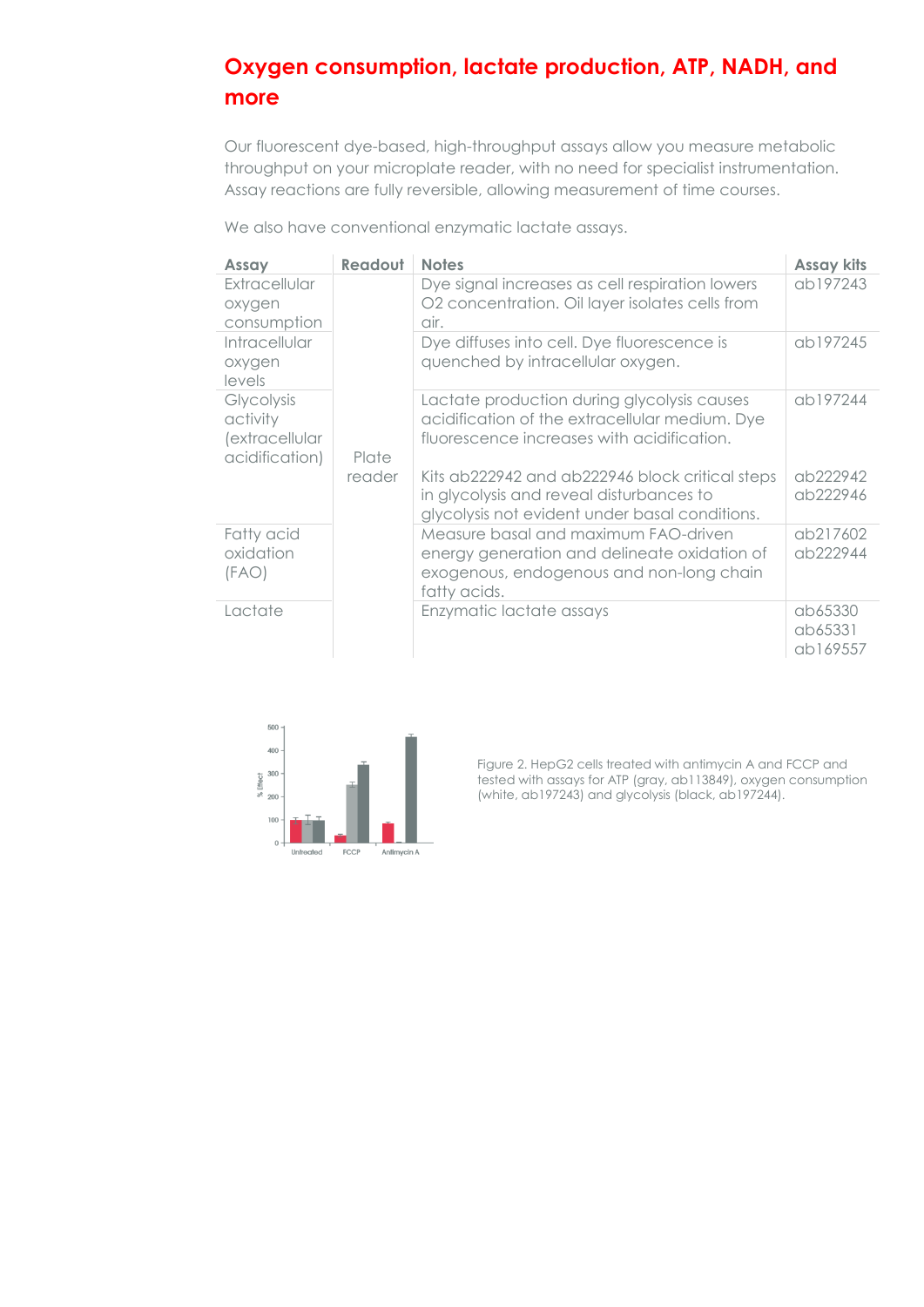#### **ATP and ADP**

ATP assays are either based on the extraction of ATP from cells followed by light production with ATP-dependent luciferase, or the ATP-dependent phosphorylation of glycerol (or other substrates) to generate a detectable product.

| <b>Assay</b>  | Readout | <b>Notes</b>                                                                                             | <b>Assay kits</b>                |
|---------------|---------|----------------------------------------------------------------------------------------------------------|----------------------------------|
| ATP           |         | No-wash assay.                                                                                           | ab113849                         |
| ADP/ATP       |         | No-wash assay. Same method as ATP<br>assay. After ATP analysis, ADP is<br>converted to ATP and detected. | ab65313                          |
| <b>ATP</b>    | Plate   | Used with cell lysates.                                                                                  | ab83355                          |
|               | reader  | Not as sensitive as luminescence assays.                                                                 |                                  |
| Phosphate     |         |                                                                                                          | ab65622,<br>ab219938<br>ab102508 |
| Pyrophosphate |         |                                                                                                          | ab112155                         |
|               |         |                                                                                                          | ab179836                         |

*"We have used [ab653131] extensively to measure changes in the ATP/ADP ratio in response to changes in glucose availability and during stress tests (H2O2 treatment). Reliable kit and easy to use."* - Dr. Craig Beall

*"I personally recommend ab113849] to measure extracellular ATP levels for its ease of use and for the kindly attention and help I received from the Abcam scientific support specialists."*  - Dr. Lisa Sevenich

#### **NADH, NAD, NADHP and NADP**

| Assay        | Readout      | <b>Assay kits</b>           |  |  |
|--------------|--------------|-----------------------------|--|--|
| <b>NADH</b>  |              | ab186030                    |  |  |
| NAD/NADH     |              | ab65348, ab176723, ab186032 |  |  |
| NADP / NADPH | Plate reader | ab186033, ab65349, ab176724 |  |  |
| NADPH.       |              | ab186031                    |  |  |



Figure 3. Ren et al. (PLoS ONE 5:e12520) used NAD/NADH assay kit (ab65348) to confirm that depletion of Malic enzyme 2, a mitochondrial enzyme involved in malate and pyruvate metabolism, increases the NAD/NADH ratio.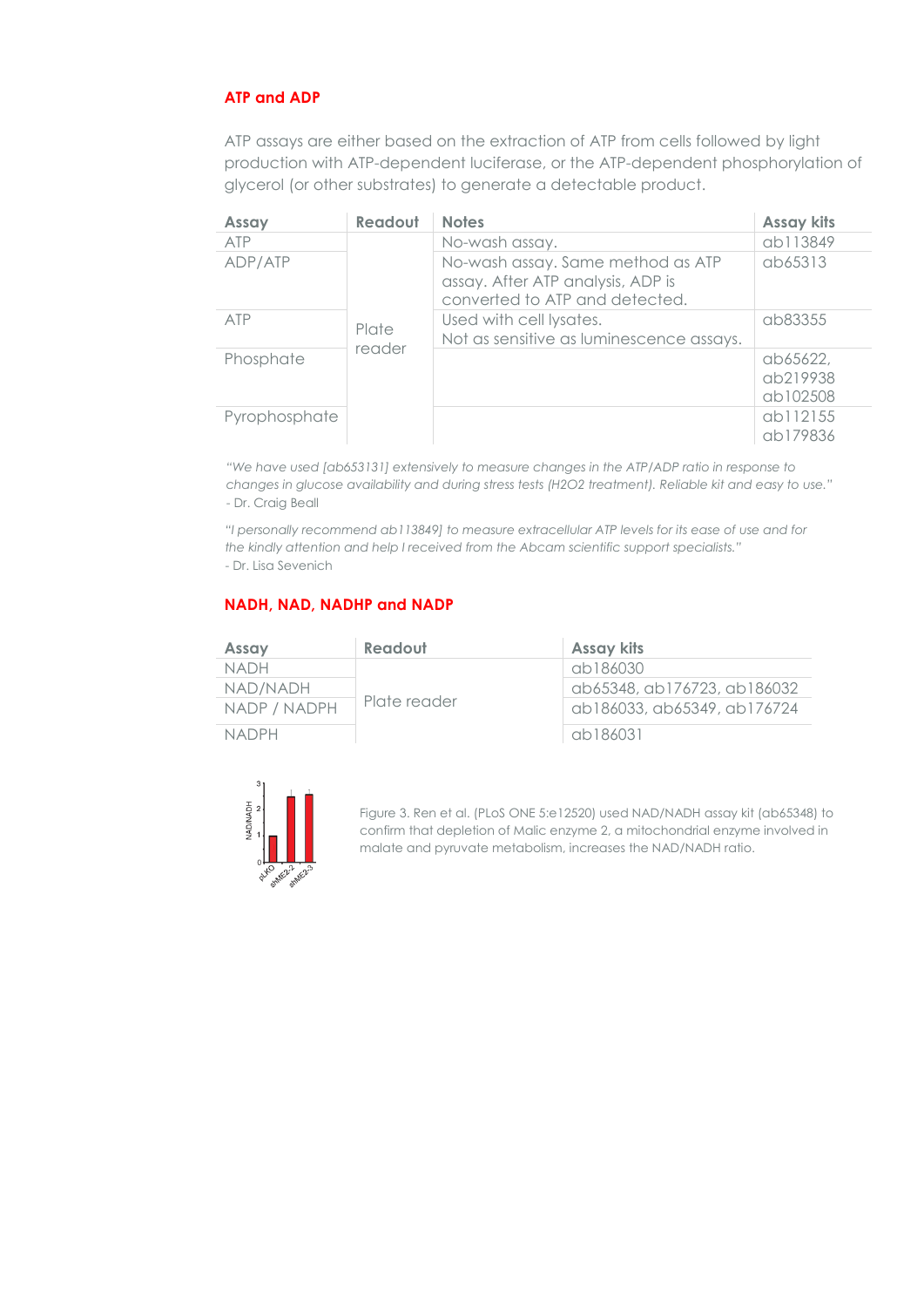## **Mitochondrial assays**

Power your mitochondrial research with assays developed by mitochondria science specialists. Abcam has been developing assays for mitochondrial research since 2004.

For more information about different methods used to analyze mitochondria, see our [mitochondrial toxicity application guide.](http://www.abcam.com/kits/mitochondrial-toxicity)

#### **Mitochondrial biogenesis**

Measurement of mitochondrial biogenesis is becoming a standard part of drug safety characterization. Our assays measure biogenesis by measuring the ratio of mitochondrial and nuclear-encoded proteins.

| Assay                                                                    | <b>Assay kits</b>            |
|--------------------------------------------------------------------------|------------------------------|
| In-Cell ELISA with fluorescence, colorimetric<br>or fluorometric readout | ab110217, ab110216, ab140359 |
| Western blot antibody cocktail                                           | ab123545                     |
| ICC antibody cocktail                                                    | ab170194                     |
| Flow cytometry antibody cocktail                                         | ab168540                     |



Figure 4. Inhibition of mitochondrial biogenesis by chloramphenicol, assessed using In-Cell ELISA Kit ab110217, by monitoring the relative amounts of COX-I (mitochondrial DNA encoded) and SDH-A (nuclear DNA encoded).

*"I am using this kit [ab110217] for high throughput screening of more than 500 compounds. The kit is highly reproducible and I did not observe any lot to lot variation. I would highly recommend this kit." – Dr Analeeb Sajid*

#### **Mitochondrial viability**

The mitochondrial membrane potential is a key indicator of mitochondria activity levels. A number of fluorescent dyes are available that accumulate in mitochondria due to the membrane potential.

| <b>Assay</b>     | Readout                                        | <b>Notes</b>                                                                                                                                                                                                                                                    | <b>Assay kits</b>                                                                 |
|------------------|------------------------------------------------|-----------------------------------------------------------------------------------------------------------------------------------------------------------------------------------------------------------------------------------------------------------------|-----------------------------------------------------------------------------------|
| <b>TMRE/TMRM</b> |                                                | Most popular Abcam mitochondrial<br>membrane dye assay.<br>Ex/Em 549/575 nm. Washed out<br>after fixation.                                                                                                                                                      | ab113852                                                                          |
| $JC-1/JC-10$     | Plate reader,<br>microscope,<br>flow cytometer | JC-1 (Ex/Em 530/530-570) and JC-<br>10 (Ex/Em 590/520-570) form red<br>aggregates at high concentrations<br>(unaggregated dye is green). Loss<br>of membrane potential causes loss<br>of dye and increased green<br>fluorescence.<br>Washed out after fixation. | JC-1: ab113850<br>JC-10 (more<br>soluble than<br>$JC-1$ :<br>ab112134<br>ab112133 |
| <b>MitoNIR</b>   | Plate reader,                                  | Ex/Em 635/660.                                                                                                                                                                                                                                                  | ab112149<br>ab11250                                                               |
| MitoOrange       | flow cytometer                                 | Ex/Em 540/590.                                                                                                                                                                                                                                                  | ab138898<br>ab138899                                                              |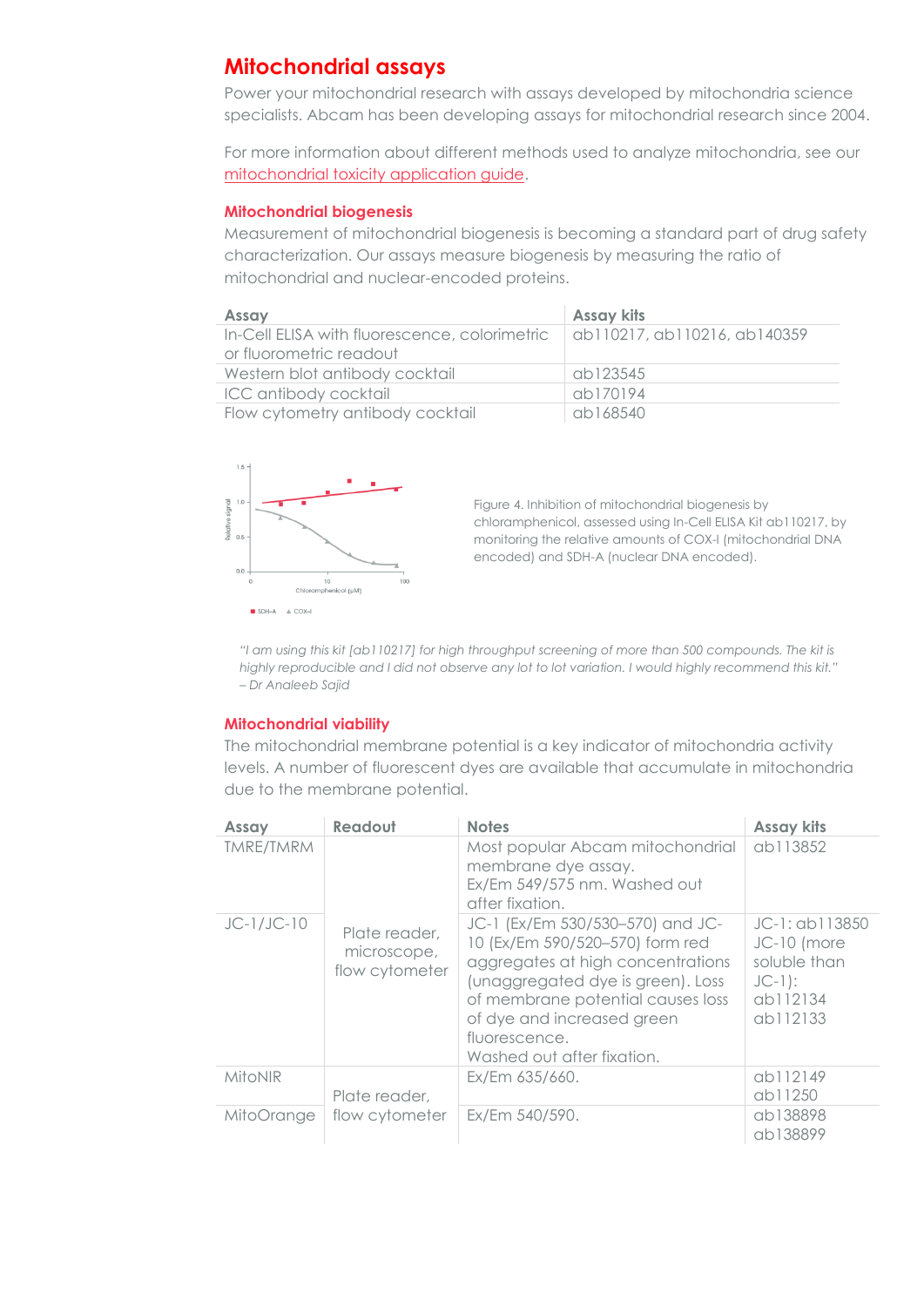

Figure 5. Mitochondrial membrane potential changes monitored with JC-10 (ab112134, red) and JC-1 (ab113850, blue).

#### **OXPHOS enzyme complex activity assays**

To investigate the in vitro activity of individual oxidative phosphorylation (OXPHOS) enzyme complexes, we use immunocapture to enable specific biochemical assays for each complex.

|                   | Immunocapture<br>activity assay       | Complex<br>immunocapture                                             | <b>Toxicity assay</b>                                                               |
|-------------------|---------------------------------------|----------------------------------------------------------------------|-------------------------------------------------------------------------------------|
| <b>Notes</b>      | Capture complex<br>and assay activity | Enable user to<br>develop own<br>assays based on<br>captured complex | Immunocapture<br>purified beef<br>mitochondria for in vitro<br>treatment and assays |
| Complex I         | ab109721                              | ab109711                                                             | ab109903                                                                            |
| Complex II        | ab109908                              | ab109799                                                             | ab109904                                                                            |
| Complex III       |                                       | ab109800                                                             | ab109905 (II + III)                                                                 |
| Complex IV        | ab109911,<br>ab109909,<br>ab109910    | ab109801,<br>ab109860                                                | ab109906                                                                            |
| Complex V         |                                       |                                                                      | ab109907                                                                            |
| Complete<br>panel |                                       |                                                                      | ab110419                                                                            |



Figure 6. A) Assay kit ab109721 used to test complex I activity in normal and rho0 (complex I knockdown) fibroblasts. B) Cardiomyocytes grown in ± chloramphenicol to inhibit mitochondrial protein synthesis, Complex I activity was greatly reduced.

#### **OXPHOS protein expression analysis**

We have developed antibody cocktails for use in western blotting to enable analysis of all 5 oxphos protein complexes in a single experiment.

| <b>Assay</b>                  | <b>Assay kits</b>            |
|-------------------------------|------------------------------|
| Complex I-V antibody cocktail | ab110413, ab110411, ab110412 |
| Complex II antibody cocktail  | ab110410                     |

#### **Apoptosis**

Mitochondria are closely involved in apoptosis and cell death. For an in depth look at apoptosis see our **Apoptosis Application Guide** or to review available assays, tools and reagents, see our **Cell Health Assays Guide.**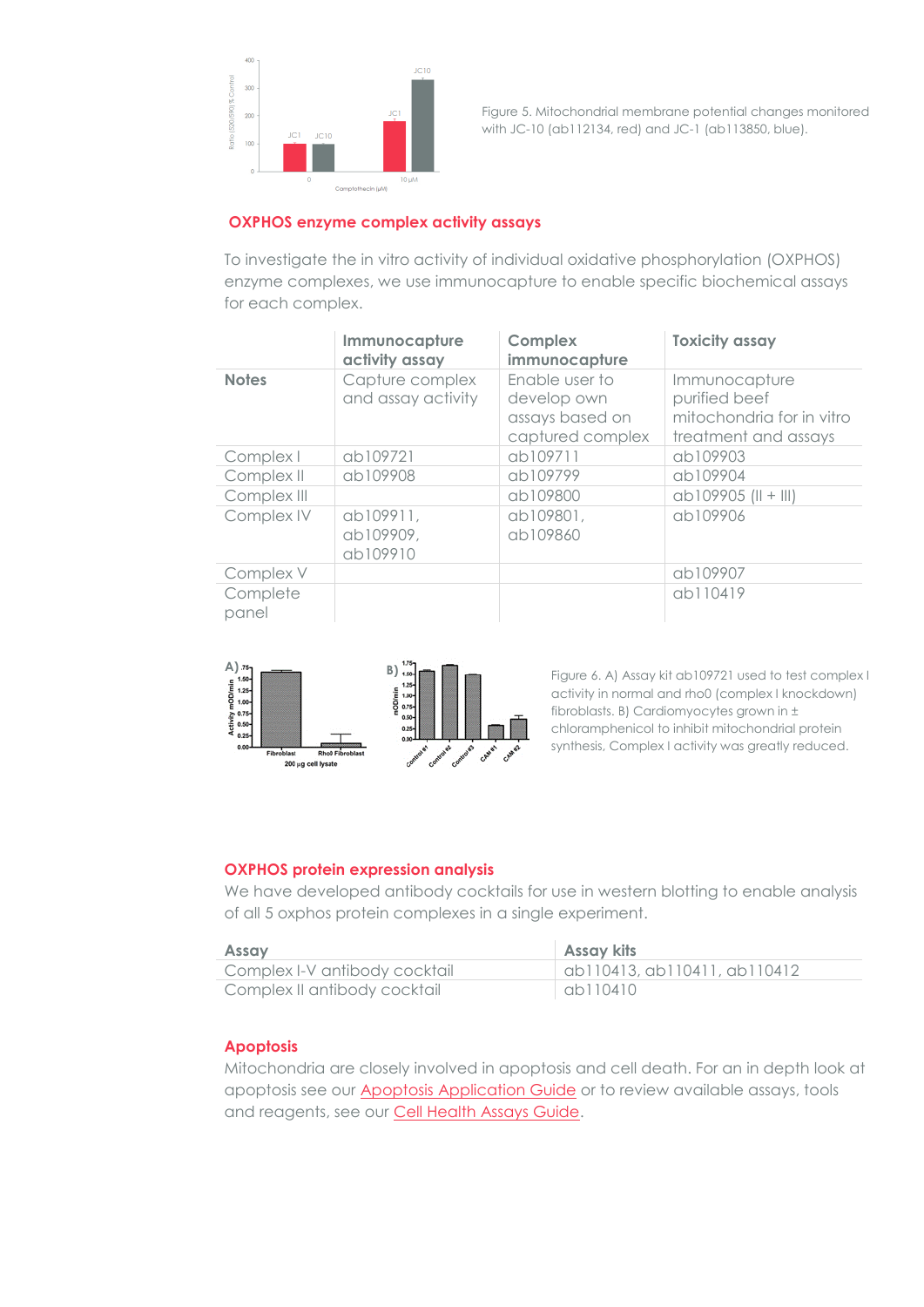## **Oxidative stress and related types of cell damage**

Oxidative stress reflects the toxic side of oxygen and metabolism.

We have developed effective tools to measure reactive oxygen species (ROS) production by direct ROS measurement, quantification of ROS-induced protein modifications, and measurement of antioxidant capacity.

#### **Direct ROS quantification**

|                                  | Readout                     | <b>Assay kits</b>            |
|----------------------------------|-----------------------------|------------------------------|
| <b>Assay</b>                     |                             |                              |
| DCFDA – cellular reactive        | Flow cytometry,             | ab113851                     |
| oxygen species                   | plate reader                |                              |
| Cellular superoxides             | Microscope,                 | ab139477                     |
| Cellular ROS/Superoxide          | flow cytometry              | ab139476                     |
| Cellular reactive oxygen species | Plate reader                | ab186027, ab186028, ab186029 |
| Cellular ROS/RNS                 | Microscope                  | ab139473                     |
| Mitochondrial hydroxyl radical   | Microscope,<br>plate reader | ab219931                     |
| Mitochondrial superoxide         |                             | ab219943                     |
| Hydrogen peroxide                |                             | ab138874, ab138886, ab102500 |



Figure 7. Detection of cellular reaction oxygen species with DCFDA assay kit ab113851. Jurkat cells were labeled with 20 µM DCFDA or unlabeled, and then cultured for 3 h in presence or absence of 50 µM tert-butyl hydrogen peroxide (TBHP).

*We are currently using the product [ab113851] to measure microglial activation after 24 hours in response to activating stimuli. The product has been giving us very consistent results and is very easy to use."* 

- Dr Neal Bennett

#### **Detection of cell damage**

| Assay                                       | Readout      | <b>Assay kits</b> |
|---------------------------------------------|--------------|-------------------|
| Lipid hydroperoxide (LPO)                   |              | ab133085          |
| Lipid peroxidation (MDA)                    |              | ab118970          |
| Protein carbonyl content                    | Plate reader | ab126287          |
| DNA damage -<br>apurinic/apyrimidinic sites |              | ab211154          |
| Oxidized proteins                           | Western blot | ab178020          |

#### **Quantification of antioxidant molecules**

| <b>Assay</b>                    | Readout                         | <b>Assay kits</b>  |
|---------------------------------|---------------------------------|--------------------|
| Total antioxidant capacity      |                                 | ab65329            |
| Ascorbic acid                   |                                 | ab65656            |
| NAD/NADH                        |                                 | ab65348, ab176723  |
| NADP/NADPH                      | Plate reader                    | ab65349, ab176724  |
| GSH/GSSG ratio                  |                                 | ab138881, ab205811 |
| Thiol                           |                                 | ab112158, ab219272 |
| Intracellular glutathione (GSH) | Flow cytometry, plate<br>reader | ab112132           |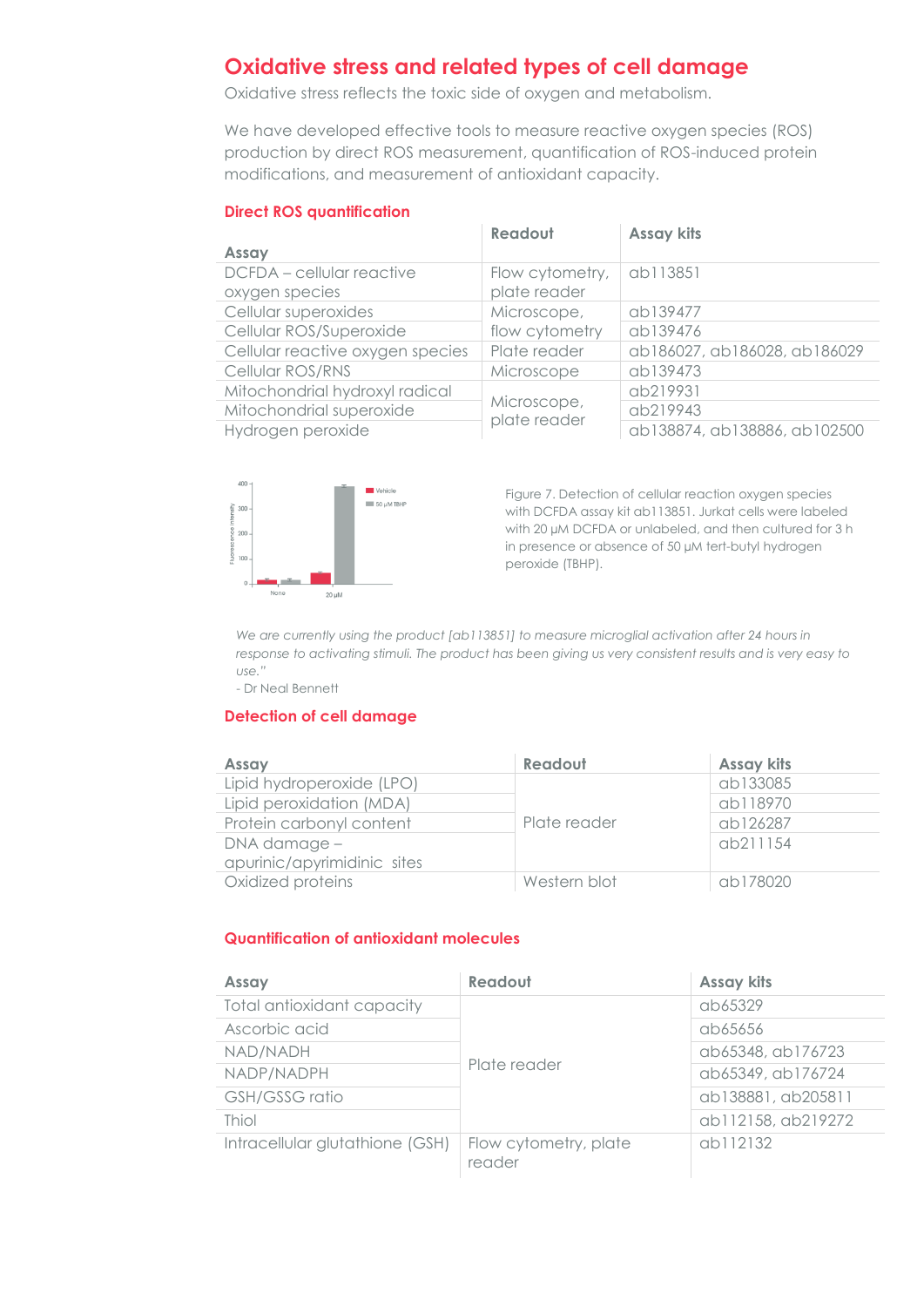#### **Antioxidant enzyme capacity activity assays**

| <b>Activity Assay</b>                                              | Readout         | <b>Assay kits</b> |
|--------------------------------------------------------------------|-----------------|-------------------|
| <b>GST</b>                                                         |                 | ab65325, ab65326  |
| Superoxide dismutase                                               |                 | ab65354           |
| Glutathione reductase                                              |                 | ab83461           |
| Xanthine oxidase                                                   |                 | ab102522          |
| Glutathione peroxidase                                             | Plate           | ab102530          |
| Aconitase                                                          | reader          | ab109712          |
| Catalase                                                           |                 | ab118184, ab83464 |
| Thioredoxin reductase                                              |                 | ab190804, ab83462 |
| NQO1                                                               |                 | ab184867          |
| Peroxidase                                                         |                 | ab155895          |
| Oxidative stress defense<br>cocktail(catalase, SOD1, TRX, smActin) | Western<br>blot | ab179843          |